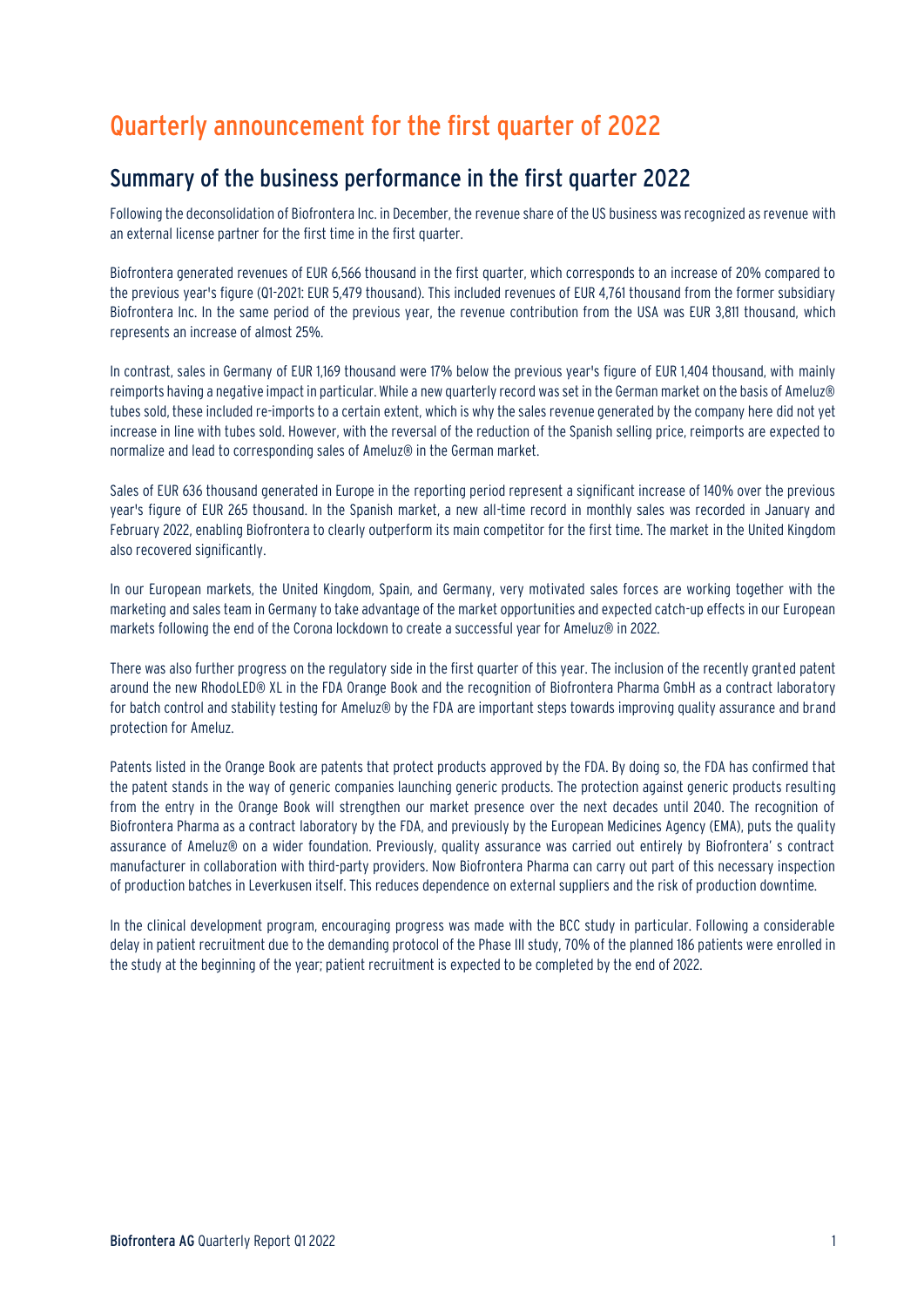## Highlights 2021

- Revenue increase of around 20% compared to the same period of the previous year 2021; revenues from the US business of the deconsolidated Biofrontera Inc. was recognized as licensing income for the first time
- Positive EBITDA and EBIT from operations due to the restructuring of the Biofrontera Group and the associated cost reductions
- Progress in patient recruitment for the phase III clinical trial in the USA for the treatment of superficial basal cell carcinoma (sBCC)
- Recognition of Biofrontera Pharma as a contract laboratory for batch control and stability testing for Ameluz® by the FDA
- Inclusion of the granted patent around the new RhodoLED® XL in the FDA Orange Book
- Conducting of PDT workshop in Hamburg with more than 300 participants in livestreams and more than 50 visitors on site
- Lifting of the regulatory price decree for Ameluz in Spain
- Delisting of ADS from Nasdaq combined with suspension of SEC reporting requirements and commencement of trading of ADS in the US over-the-counter market

## Key figures in accordance with IFRS

| unaudited                     | 01.01.-31.3.2022     |              | 01.01.-31.3.2021     |             |
|-------------------------------|----------------------|--------------|----------------------|-------------|
|                               | <b>EUR thousands</b> | % of sales   | <b>EUR thousands</b> | % of sales  |
| Results of operations         |                      |              |                      |             |
| Sales revenue                 | 6,566                | 100.00%      | 5,479                | 100.00%     |
| Gross profit on sales         | 5,455                | 83.08%       | 4.578                | 83.56%      |
| Result from operations        | 1,152                | 17.55%       | (4,090)              | $(74.64)\%$ |
| <b>EBITDA</b>                 | 1,278                | 19.46%       | (3,158)              | $(57.64)\%$ |
| <b>EBIT</b>                   | 1.093                | 16.65%       | (3.971)              | $(72.48)\%$ |
| Profit/loss before income tax | (28.100)             | $(427.97)\%$ | (4, 877)             | $(89.00)\%$ |
| Profit/loss for the period    | (28,100)             | $(427.97)\%$ | (4,878)              | $(89.02)\%$ |

| in EUR thousands           | December 31, 2022 | December 31, 2021 |  |
|----------------------------|-------------------|-------------------|--|
|                            | unaudited         |                   |  |
| Net assets                 |                   |                   |  |
| Total assets               | 45,053            | 76,699            |  |
| Non-current assets         | 33,063            | 62,322            |  |
| Cash and cash equivalents  | 4,918             | 6,908             |  |
| Other current assets       | 7,073             | 7,056             |  |
| Non-current liabilities    | 14,009            | 17,467            |  |
| <b>Current liabilities</b> | 1,132             | 1,235             |  |
| Equity                     | 29,911            | 57,997            |  |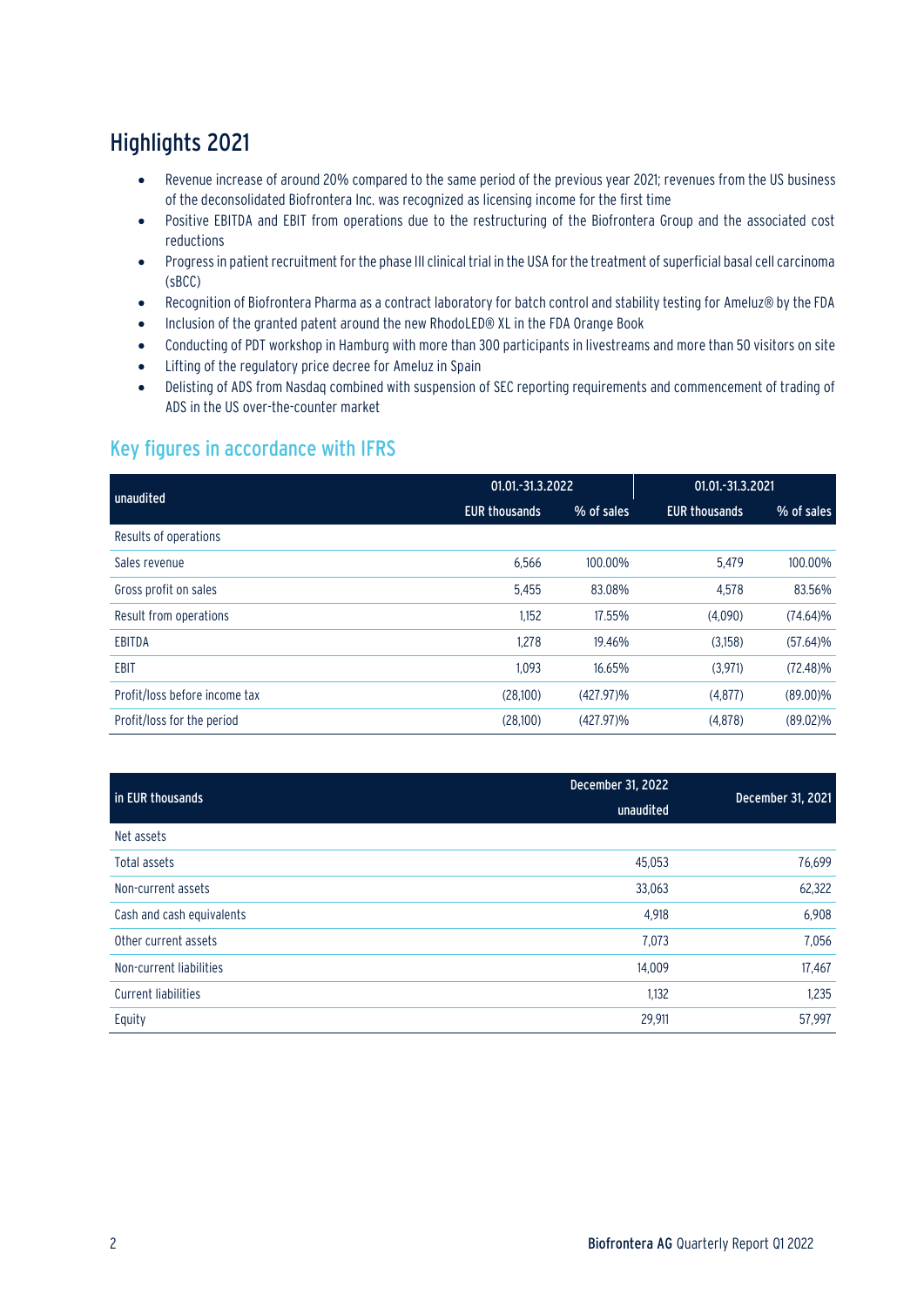|                                          | December 31, 2022 | December 31, 2021 |
|------------------------------------------|-------------------|-------------------|
| Number of employees                      | 95                | 99                |
| <b>Biofrontera Shares</b>                |                   |                   |
| Number of shares outstanding             | 56,717,385        | 56,717,385        |
| Share price (Xetra closing price in EUR) | 1.00              | 1.00              |

## Biofrontera Group financial position and performance

## Results of operations of the Biofrontera Group

#### Sales revenue

The Biofrontera Group generated a total of EUR 6,566 thousand in revenues in the first quarter of 2022, which corresponds to an increase of 20% compared to the previous year's figure (previous year: EUR 5,479 thousand), whereby the previous year's revenues included the consolidated revenues of the former subsidiary Biofrontera Inc. in the amount of EUR 3,811 thousand, while the total revenues in the reporting period include deconsolidated revenues with Biofrontera Inc. in the amount of EUR 4,761 thousand.

Revenue from pure product sales decreased by EUR 3,674 thousand year-on-year to EUR 1,805 thousand (previous year: EUR 5,480 thousand), mainly due to the deconsolidation of the sales of Biofrontera Inc. in the amount of EUR 3,811 thousand in the previous year. On the other hand, revenues from product deliveries to Biofrontera Inc. under license agreements were recognized as license revenues in the amount of EUR 4,573 thousand in the fiscal year.

Revenues in Germany decreased by 17% to EUR 1,169 thousand compared to the same period of the previous year (previous year: EUR 1,404 thousand). This decrease in sales is mainly due to re-imports. Also due to these re-imports, product sales in other European countries increased by a total of 140% to EUR 637 thousand (previous year: EUR 265 thousand).



### Gross profit on sale

Gross profit increased by EUR 877 thousand in the first three months of the year to EUR 5,455 thousand compared to EUR 4,578 thousand in the prior-year period. The gross margin decreased slightly to 83% compared to 84% in the prior-year period.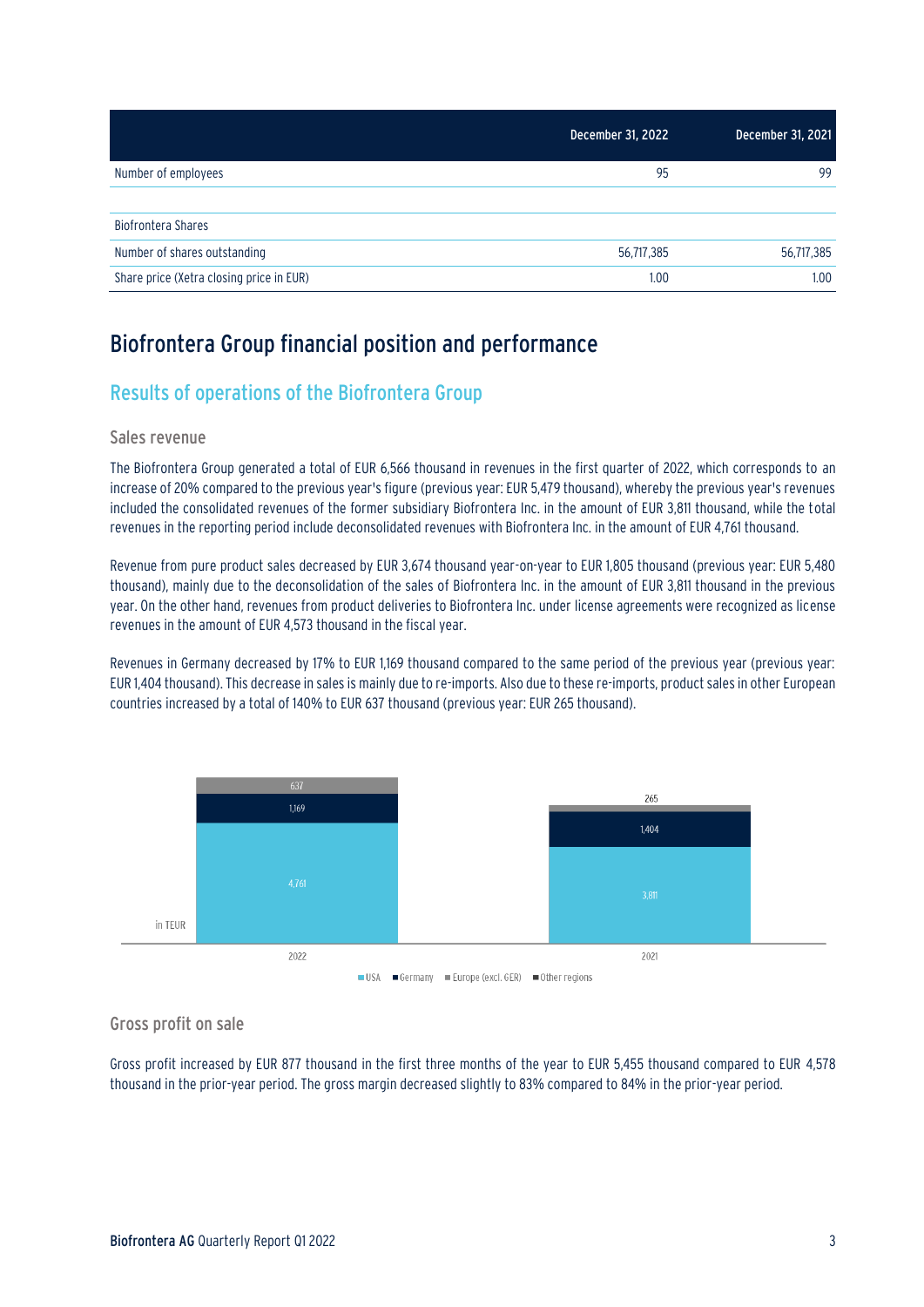### Operating expenses



#### Research and development costs

Research and development costs increased by 22% to EUR 1,601 thousand in the reporting period compared to EUR 1,317 thousand in the previous year, mainly due to increased clinical research activities. In addition to clinical trial costs, research and development costs also include regulatory expenses, i.e., the costs of obtaining, maintaining, and expanding our regulatory approvals.

#### General and administrative costs

General and administrative cost amounted to EUR 1,036 thousand in the first quarter of 2022 (previous year: EUR 2,538 thousand) and thus decreased by a total of EUR 1,502 thousand compared to the previous year. This was mainly due to the elimination of the general and administrative costs of the former subsidiary Biofrontera Inc. in the amount of EUR 1,169 thousand in the previous year, as well as the reduced costs for legal disputes, among other factors due to the out-of-court settlement of the legal dispute with DUSA Pharmaceuticals Inc.

#### Sales and marketing costs

Sales and marketing expenses amounted to EUR 1,665 thousand in the first three months and thus decreased by EUR 3,148 thousand compared to the previous year (EUR 4,813 thousand), mainly due to the deconsolidation of Biofrontera Inc. as of December 31, 2021, whose cost contribution of EUR 3,448 thousand was included in the previous year's figure. Selling expenses include the costs for our own sales force in Germany, Spain, and the United Kingdom as well as marketing expenses.

#### Other income and expenses

Other expenses and income totaled EUR -59 thousand in the reporting period (previous year: EUR 119 thousand) and mainly include expenses and income from currency translation.

#### EBITDA and EBIT

The Group's EBITDA includes earnings before interest, taxes, depreciation of property, plant and equipment and amortization of intangible assets and improved by EUR 4,436 thousand to EUR 1,278 thousand in the first quarter of 2022 compared to the prior-year period (loss of EUR 3,158 thousand), mainly due to the previously described effects from the deconsolidation of Biofrontera Inc. as of December 31, 2021.

These effects also had a corresponding impact on EBIT, which improved year-on-year to EUR 1,093 thousand (prior-year period: loss of EUR 3,971 thousand). EBIT includes earnings before interest and taxes.

#### Financial result

The financial result totaling a loss of EUR 29,193 thousand (previous year: loss of EUR 905 thousand) mainly includes expenses from the fair value change of the carrying amount of the investment in Biofrontera Inc. amounting to a loss of EUR 29,139 thousand (previous year: loss of EUR 0 thousand). In addition, the interest result amounting to a loss of EUR 54 thousand (previous year: EUR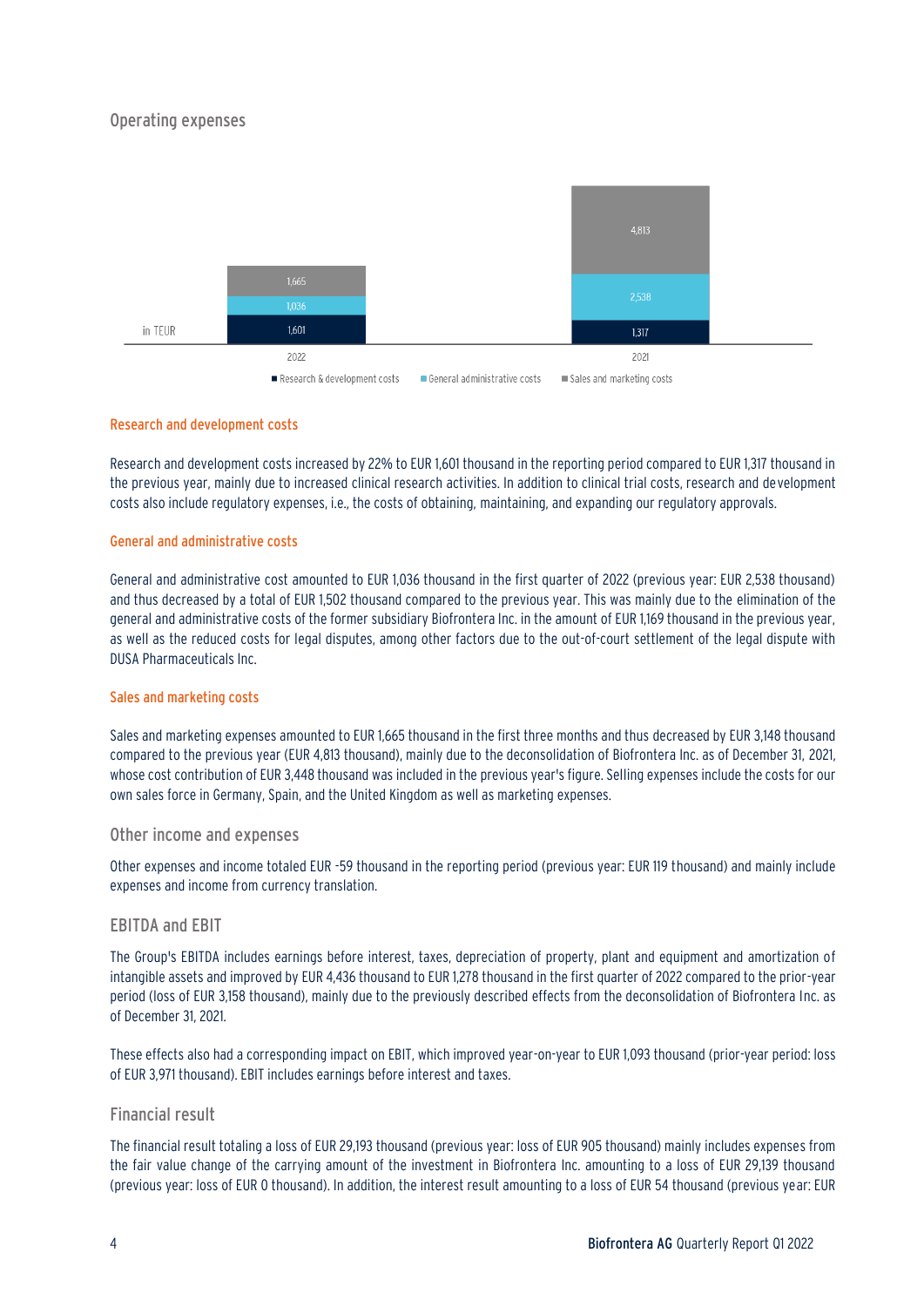905 thousand) is reported here and mainly includes interest expenses for the liability to Biofrontera Inc. arising from the DUSA settlement payment.

Resulst before tax

Earnings before income taxes amounted to a loss of EUR 28,100 thousand in the first three months of 2021, a decrease of EUR 23,223 thousand compared with a loss of EUR 4,877 thousand in the same period of the previous year.

### Net assets of the Biofrontera Group

Total assets decreased from EUR 76,699 thousand as of December 31, 2021 to EUR 45,053 thousand as of March 31, 2021, mainly due to the decrease in the carrying amount of the investment in Biofrontera Inc.

The fully paid-in share capital of the parent company, Biofrontera AG, amounted to EUR 56,717 thousand as of March 31, 2022. It was divided into 56,717,385 registered shares with a nominal value of EUR 1.00 each. Total equity as of March 31, 2022 amounted to EUR 29,911 thousand compared to EUR 57,997 thousand as of December 31, 2021.

### Financial position of the Biofrontera Group

Cash and cash equivalents in the Group amounted to EUR 4,918 thousand as of March 31, 2022, compared to EUR 6,908 thousand as of December 31, 2021.

Taking into account the earnings expectations, the capital increase resolved on April 07, 2022 and the holding of 8 million liquid shares in Biofrontera Inc. as well as the possibility of raising debt capital Biofrontera Group has sufficient liquid funds or funds that can be liquidated short term to implement the Group's strategy in the coming 12 months. An appeal against the capital increase resolved by the Annual General Meeting on April 7, 2022 was filed by Maruho Deutschland GmbH with the Local Court of Cologne. The action was served to the Company on May 16th ,2022.

### Outlook and forecast

Business development in the first quarter of 2022 is in line with the expectations of the Management Board. Therefore, the Management Board fully maintains its forecast for the financial year 2022 published on April 29, 2022. Specifically, the Management Board anticipates annual sales of EUR 24 to 27 million, EBITDA close to break-even, and a negative EBIT in the low single-digit million range. Details on the forecast can be found in the Annual Report 2021, which is published on the website of Biofrontera AG at http://www.biofrontera.com/en/investors/financial-reports.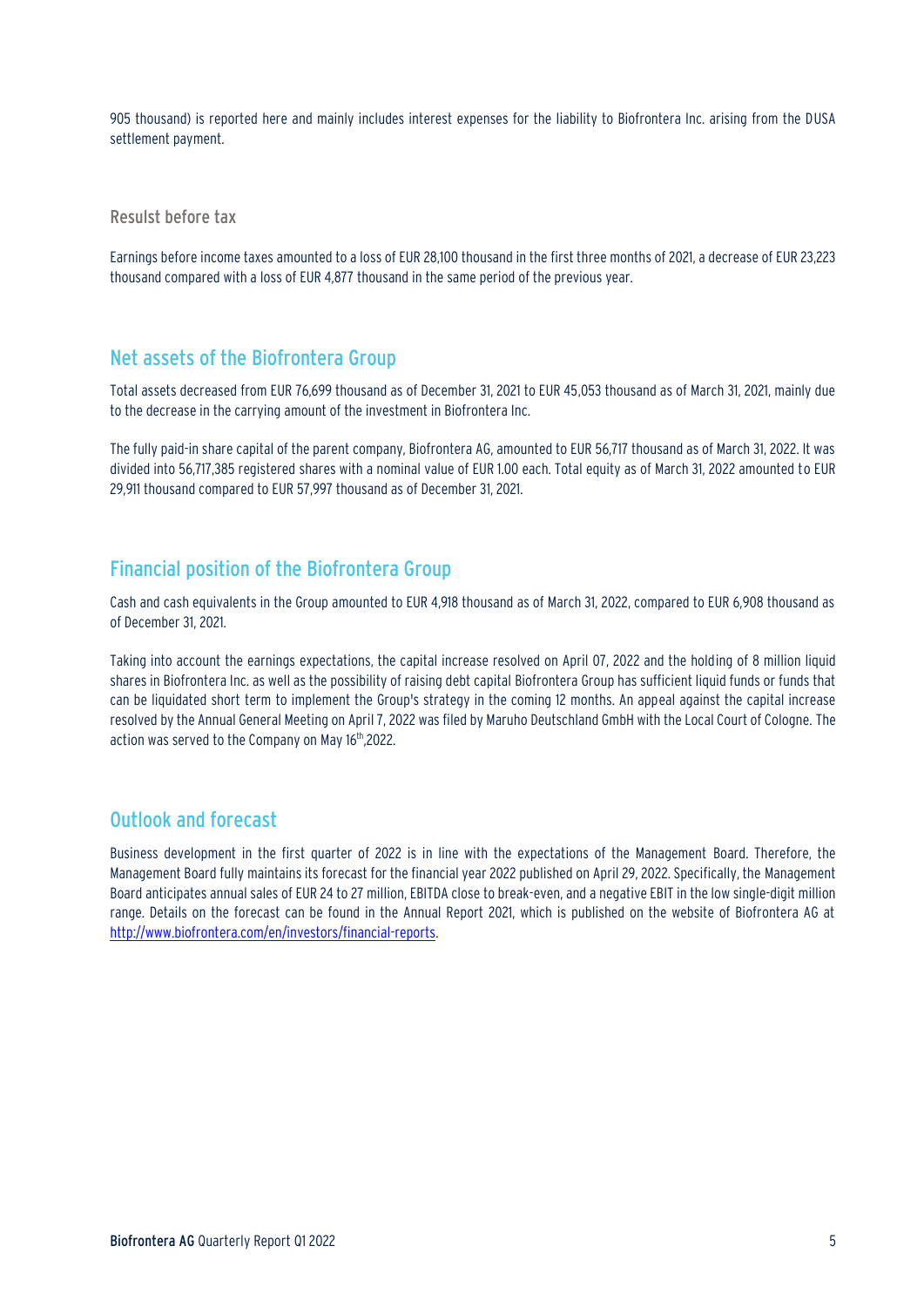# Consolidated interim balance sheet as of March 31, 2022

Assets

| in EUR thousands                                  | March 31, 2022 |                   |  |
|---------------------------------------------------|----------------|-------------------|--|
|                                                   | unaudited      | December 31, 2021 |  |
| Non-current assets                                |                |                   |  |
| Tangible assets                                   | 2,182          | 2,281             |  |
| Intangible assets                                 | 1,119          | 1,139             |  |
| Deferred tax                                      | 5,747          | 5,747             |  |
| Investments accounted for using the equity method | 24,015         | 53,154            |  |
| Total non-current assets                          | 33,063         | 62,322            |  |
| <b>Current assets</b>                             |                |                   |  |
| <b>Financial assets</b>                           |                |                   |  |
| Trade receivables                                 | 793            | 793               |  |
| Receivables from associated companies             | 192            | 413               |  |
| Other financial assets                            | 390            | 57                |  |
| Cash and cash equivalents                         | 4,918          | 6,908             |  |
| <b>Total financial assets</b>                     | 6,292          | 8,171             |  |
| Other assets                                      |                |                   |  |
| Inventories                                       | 4,890          | 4,814             |  |
| Income tax                                        | $\mathbf 0$    | $\mathbf 0$       |  |
| Other assets                                      | 808            | 1,392             |  |
| Total other assets                                | 5,698          | 6,206             |  |
| <b>Total current assets</b>                       | 11,990         | 14,377            |  |
| <b>Total assets</b>                               | 45,053         | 76,699            |  |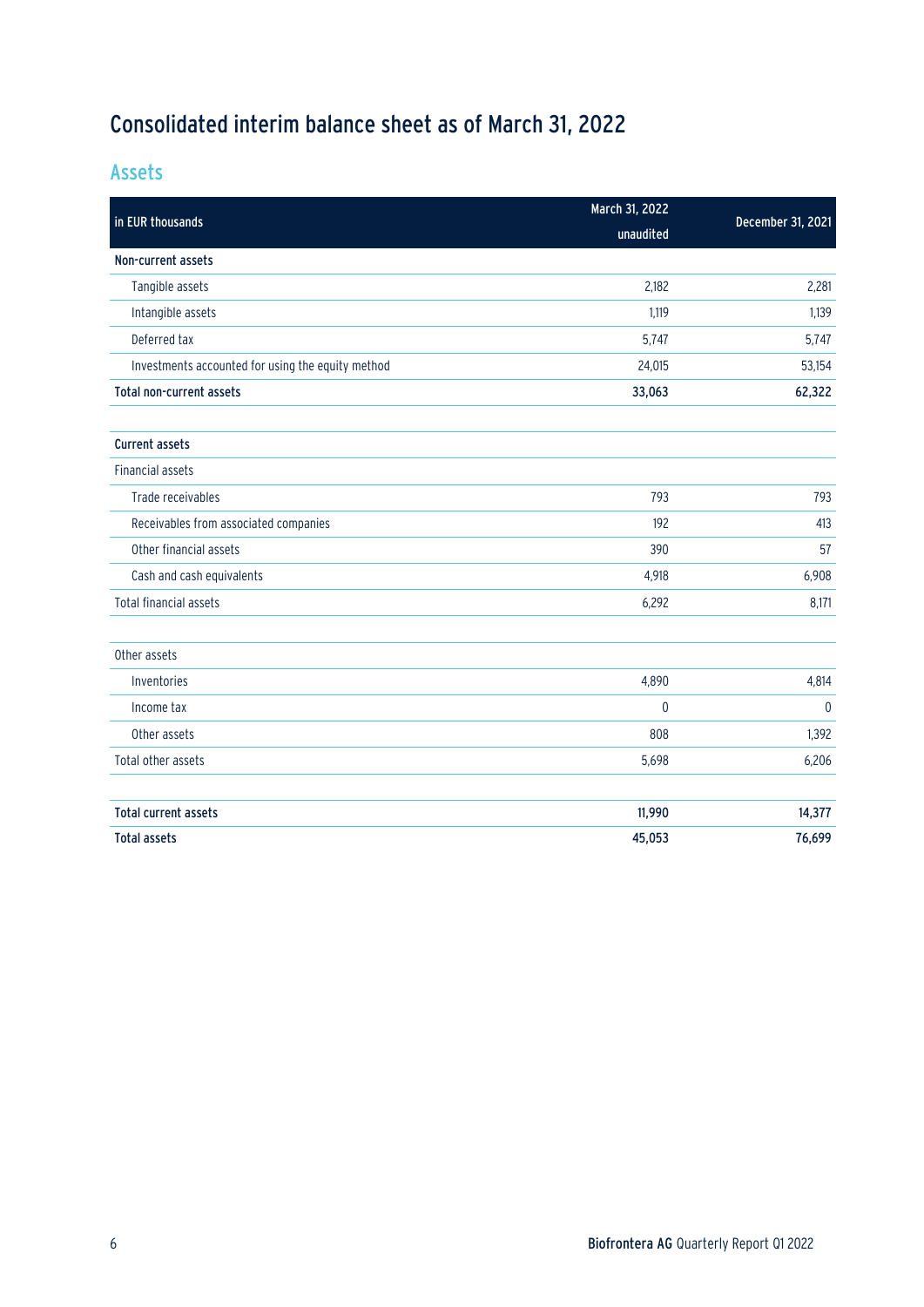# Equity and liabilities

| in EUR thousands                                             | March 31, 2022 |                   |  |
|--------------------------------------------------------------|----------------|-------------------|--|
|                                                              | unaudited      | December 31, 2021 |  |
| Equity                                                       |                |                   |  |
| Subscribed capital                                           | 56,717         | 56,717            |  |
| Capital reserve                                              | 137,346        | 137,332           |  |
| Capital reserve from foreign currency conversion adjustments | $\pmb{0}$      | $\boldsymbol{0}$  |  |
| Loss carried forward                                         | (136, 052)     | (169, 909)        |  |
| Loss for the period                                          | (28,100)       | 33,857            |  |
| <b>Total equity</b>                                          | 29,911         | 57,997            |  |
| Non-current liabilities                                      |                |                   |  |
| <b>Financial debt</b>                                        | 779            | 851               |  |
| Other financial liabilities                                  | 353            | 384               |  |
| <b>Total non-current liabilities</b>                         | 1,132          | 1,235             |  |
| <b>Current liabilities</b>                                   |                |                   |  |
| <b>Financial liabilities</b>                                 |                |                   |  |
| Trade payables                                               | 1,294          | 2,735             |  |
| Liabilities to associated companies                          | 5,190          | 5,279             |  |
| Current financial debt                                       | 498            | 2,449             |  |
| Other financial liabilities                                  | 21             | 14                |  |
| <b>Total financial liabilities</b>                           | 7,003          | 10,478            |  |
| Other liabilities                                            |                |                   |  |
| <b>Income Tax</b>                                            | $\pmb{0}$      | $\pmb{0}$         |  |
| Other provisions                                             | 772            | 1,012             |  |
| Other liabilities                                            | 6,235          | 5,977             |  |
| Total other liabilities                                      | 7,006          | 6,990             |  |
| <b>Total current liabilities</b>                             | 14,009         | 17,467            |  |
| <b>Total equity and liabilities</b>                          | 45,053         | 76,699            |  |